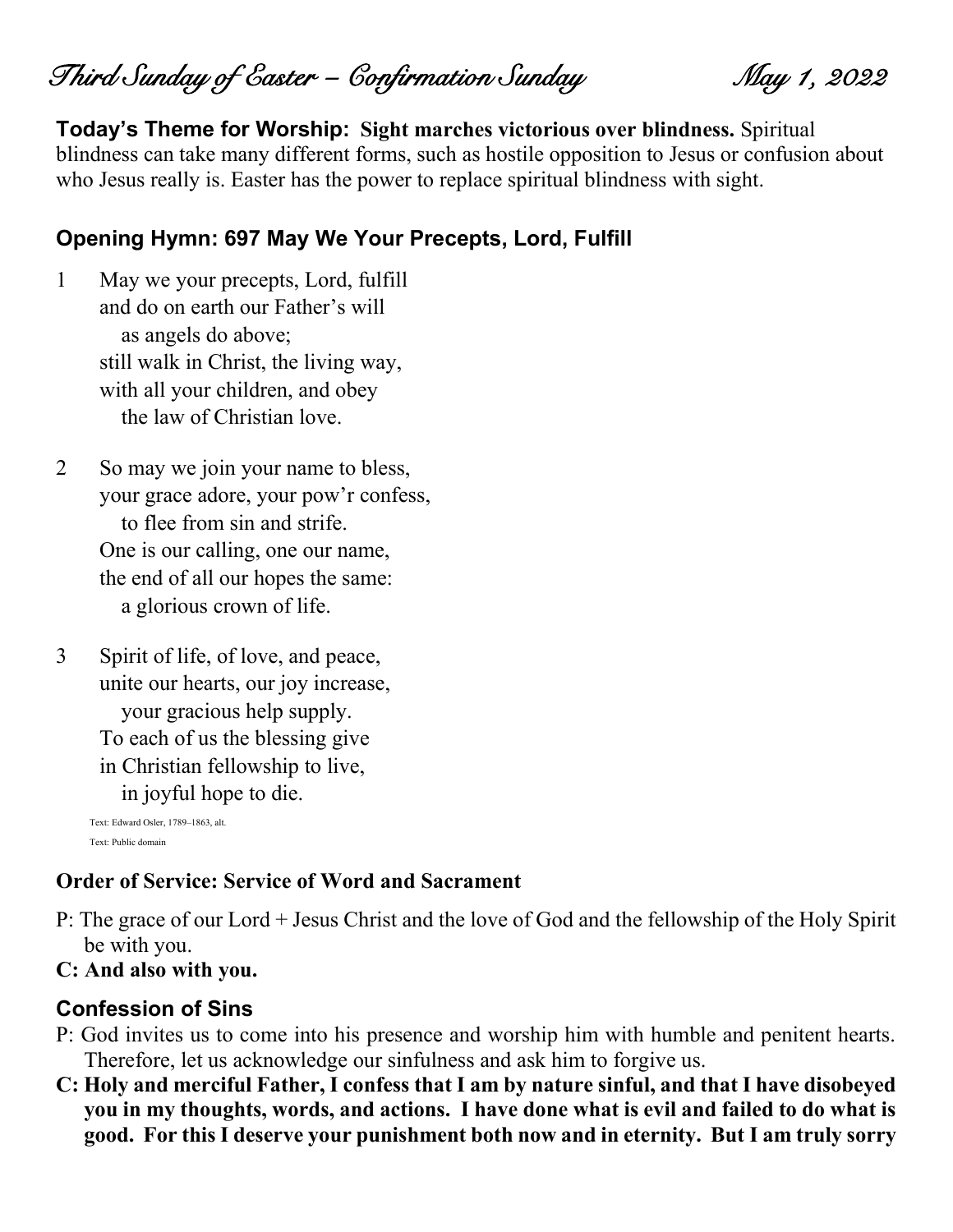#### **for my sins, and trusting in my Savior Jesus Christ, I pray: Lord, have mercy on me, a sinner.**

- P: God, our heavenly Father, has been merciful to us and has given his only Son to be the atoning sacrifice for our sins. Therefore, as a called servant of Christ and by his authority, I forgive you all your sins in the name of the Father and of the Son + and of the Holy Spirit.
- **C: Amen.**

# **Lord, Have Mercy**

P: For all that we need in life and for the wisdom to use all your gifts with gratitude and joy, hear our prayer, O Lord.

# **C:** ♬ **Lord, have mer-cy.**

P: For the steadfast assurance that nothing can separate us from your love and for the courage to stand firm against the assaults of Satan and every evil, hear our prayer, O Christ.

## **C:** ♬ **Christ, have mer-cy.**

P: For the well-being of your holy Church in all the world and for those who offer here their worship and praise, hear our prayer, O Lord.

# **C:** ♬ **Lord, have mer-cy.**

P: Merciful God, maker and preserver of life, uphold us by your power and keep us in your tender care:

## **C:** ♬ **A-men.**

P: The works of the Lord are great and glorious; his name is worthy of praise.

# ♬ **O Lord, Our Lord**

O Lord, our Lord, how glo-rious is your name in all the earth. Al-might-y God, mer-ci-ful Father, you crown our life with your love.

You take a-way our sin; you com-fort our spir-it; you make us pure and ho-ly in your sight. You did not spare your on-ly Son, but gave him up for us all. O Lord, our Lord, how glo-rious is your name in all the earth.

O Son of God, e-ter-nal Word of the Fa-ther, you came to live with us; you made your Fa-ther known;

you washed us from our sins in your own blood.

You are the King of glo-ry; you are the Lord! O Lord, our Lord, how glo-rious is your name in all the earth.

# **Prayer of the Day**

P: Let us Pray.

O God, by the humiliation of your Son, you lifted up this fallen world from the despair of death. By his resurrection to life, grant your faithful people gladness of heart and the hope of eternal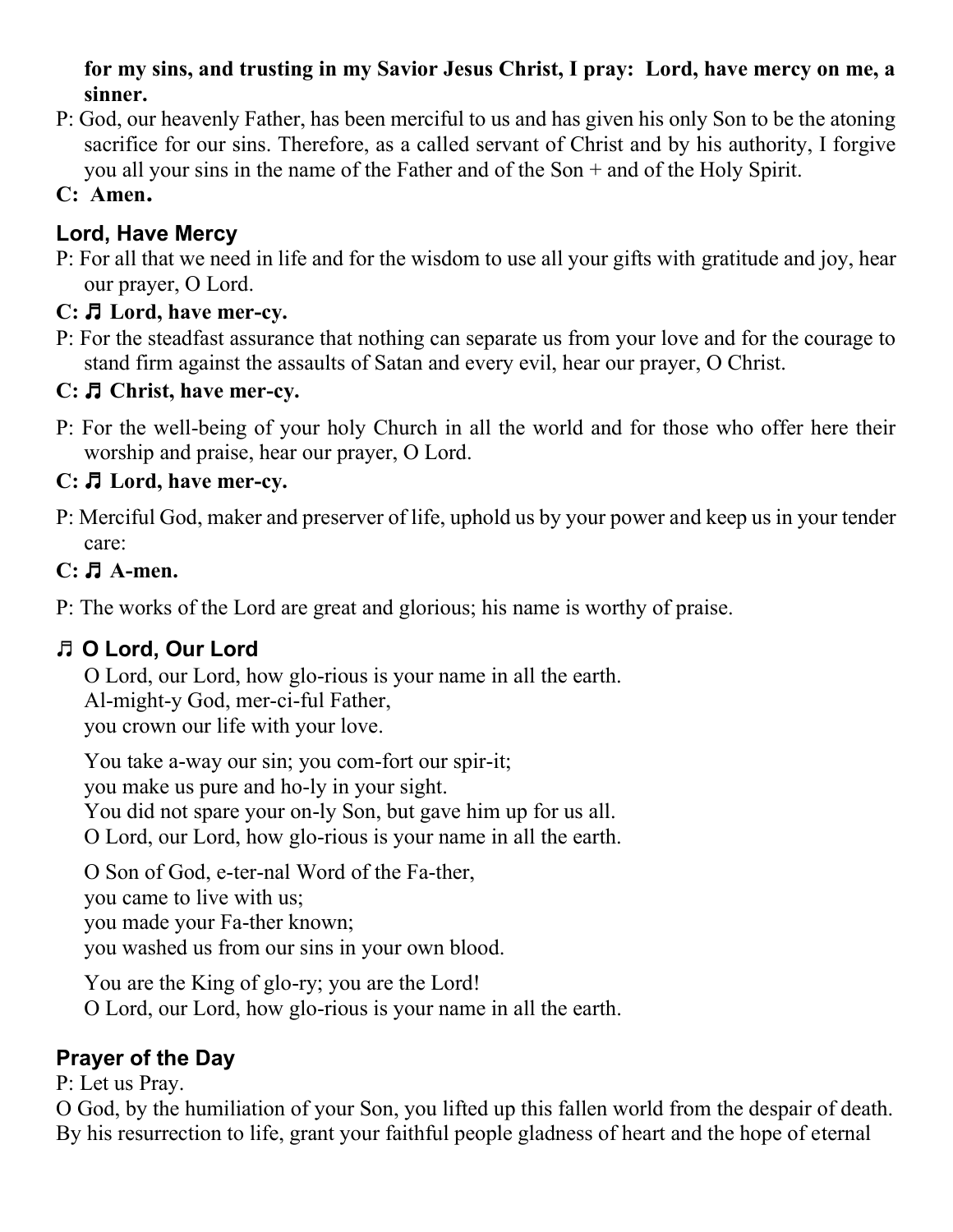joys; through your Son, Jesus Christ our Lord, who lives and reigns with you and the Holy Spirit, one God, now and forever.

#### **C:** ♬ **Amen.**

## **Hymn of Praise 513 In You Is Gladness**

1 In you is gladness amid all sadness, Jesus, sunshine of my heart. By you are given the gifts of heaven, you the true Redeemer are. Our souls are waking, our bonds are breaking; who trusts you surely has built securely and stands forever. Alleluia! Our hearts are pining to see your shining, dying or living to you are clinging now and forever. Alleluia!

2 If he is ours, we fear no powers, not of earth or sin or death. He sees and blesses in worst distresses; he can change them with a breath. Wherefore the story tell of his glory with hearts and voices; all heav'n rejoices in him forever. Alleluia! We shout for gladness, win over sadness, love him and praise him and still shall raise him glad hymns forever. Alleluia!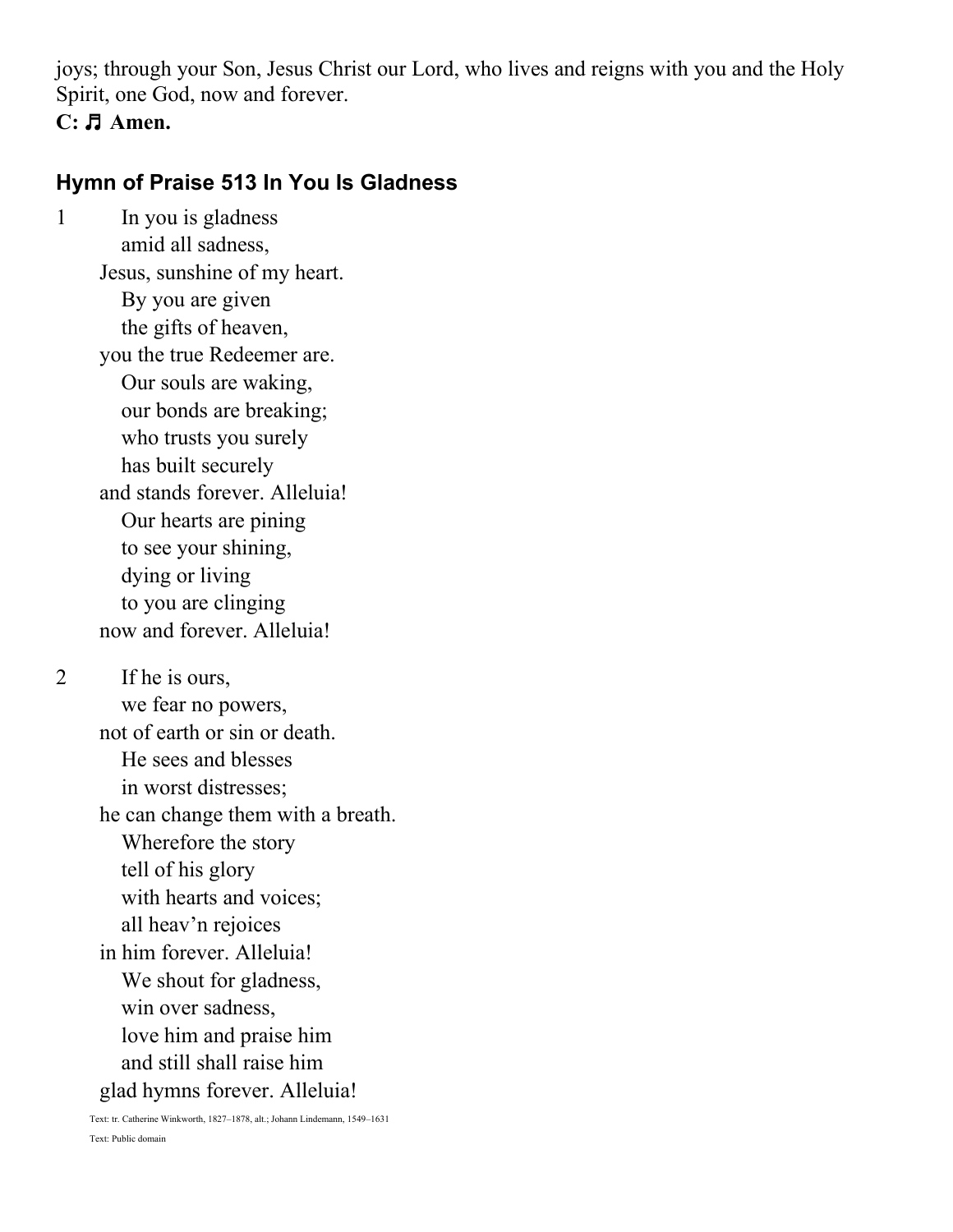#### **Second Reading: Revelation 5:11–14**

<sup>11</sup>And I looked, and I heard the voice of many angels who were around the throne and around the living creatures and the elders. Their number was ten thousand times ten thousand, and thousands upon thousands. <sup>12</sup>With a loud voice they were saying:

Worthy is the Lamb who was slain to receive

power and riches and

wisdom and strength and

honor and glory and blessing.

 $13I$  also heard every creature that is in heaven and on earth and under the earth and on the sea, and all that is in them, saying:

To him who sits on the throne and to the Lamb

be blessing and honor and glory and might forever and ever.

<sup>14</sup>The four living creatures said, "Amen," and the elders bowed down and worshipped.

#### **Verse**

P: Christ Jesus has destroyed death and has brought life and immortality to light through the gospel.

## **Gospel Lesson: John 21:1–14**

After this, Jesus showed himself again to the disciples at the Sea of Tiberias. This is how he showed himself: <sup>2</sup>Simon Peter, Thomas (called the Twin), Nathanael from Cana in Galilee, the sons of Zebedee, and two other disciples were together. <sup>3</sup>Simon Peter said to them, "I'm going fishing."

They replied, "We'll go with you."

They went out and got into the boat, but that night they caught nothing. <sup>4</sup>Early in the morning, Jesus was standing on the shore, but the disciples did not know it was Jesus.

<sup>5</sup> Jesus called to them, "Boys, don't you have any fish?"

"No!" they answered.

<sup>6</sup>He told them, "Throw your net on the right side of the boat and you will find some." So they cast the net out. Then they were not able to haul it in because of the large number of fish.

<sup>7</sup>The disciple whom Jesus loved said to Peter, "It is the Lord!" When Simon Peter heard, "It is the Lord!" he tied his outer garment around him (for he had taken it off) and jumped into the sea. <sup>8</sup>But the other disciples came in the little boat, dragging the net full of fish, for they were not far from shore, about one hundred yards. <sup>9</sup>When they stepped out on land, they saw some bread and a charcoal fire with fish on it.  $^{10}$  Jesus said to them, "Bring some of the fish you just caught."

<sup>11</sup>So Simon Peter climbed aboard and hauled the net to land, full of large fish, 153 of them. Yet even with so many, the net was not torn.

<sup>12</sup> Jesus said to them, "Come, eat breakfast."

None of the disciples dared ask him, "Who are you?" because they knew it was the Lord. <sup>13</sup> Jesus came, took the bread, and gave it to them, and also the fish. <sup>14</sup>This was now the third time Jesus appeared to his disciples after he was raised from the dead.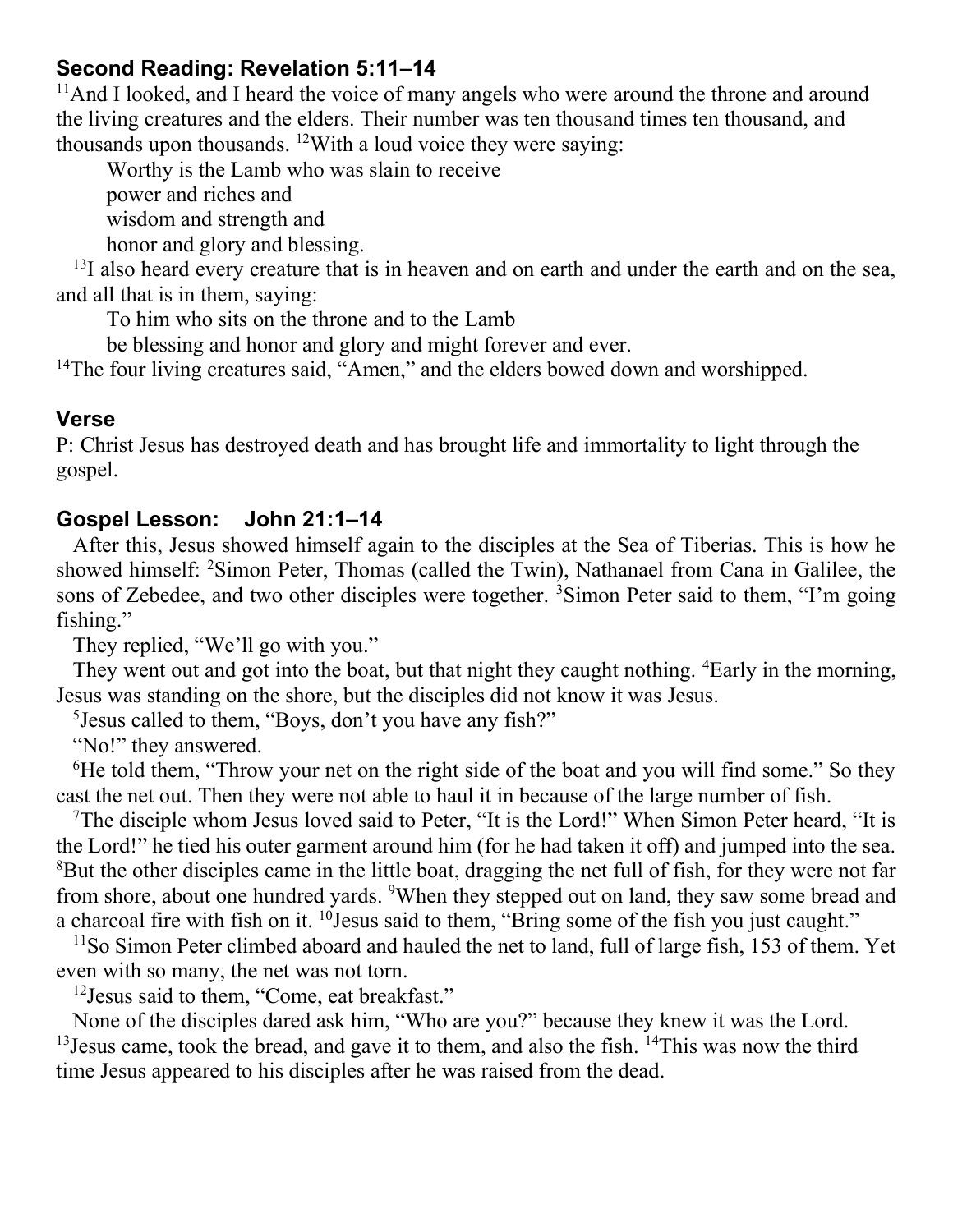# **Hymn of the Day: 459 Christ the Lord Is Risen Again**

- 1 Christ the Lord is ris'n again; Christ has broken death's strong chain. Hark, the angels shout for joy, singing evermore on high: Hallelujah!
- 2 He who gave for us his life, who for us endured the strife. is our Paschal Lamb today. We too sing for joy and say: Hallelujah!
- 3 He who bore all pain and loss comfortless upon the cross lives in glory now on high, pleads for us, and hears our cry: Hallelujah!
- 4 He whose path no records tell has descended into hell; he the strong man armed has bound and in highest heav'n is crowned. Hallelujah!
- 5 He who slumbered in the grave is exalted now to save; now through Christendom it rings that the Lamb is King of kings. Hallelujah!
- 6 Now he bids us tell abroad how the lost may be restored, how the penitent forgiv'n, how we, too, may enter heav'n. Hallelujah!

Text: tr. Catherine Winkworth, 1827–1878, alt.; Michael Weisse, c. 1480–1534, abr. Text: Public domain

# **Sermon**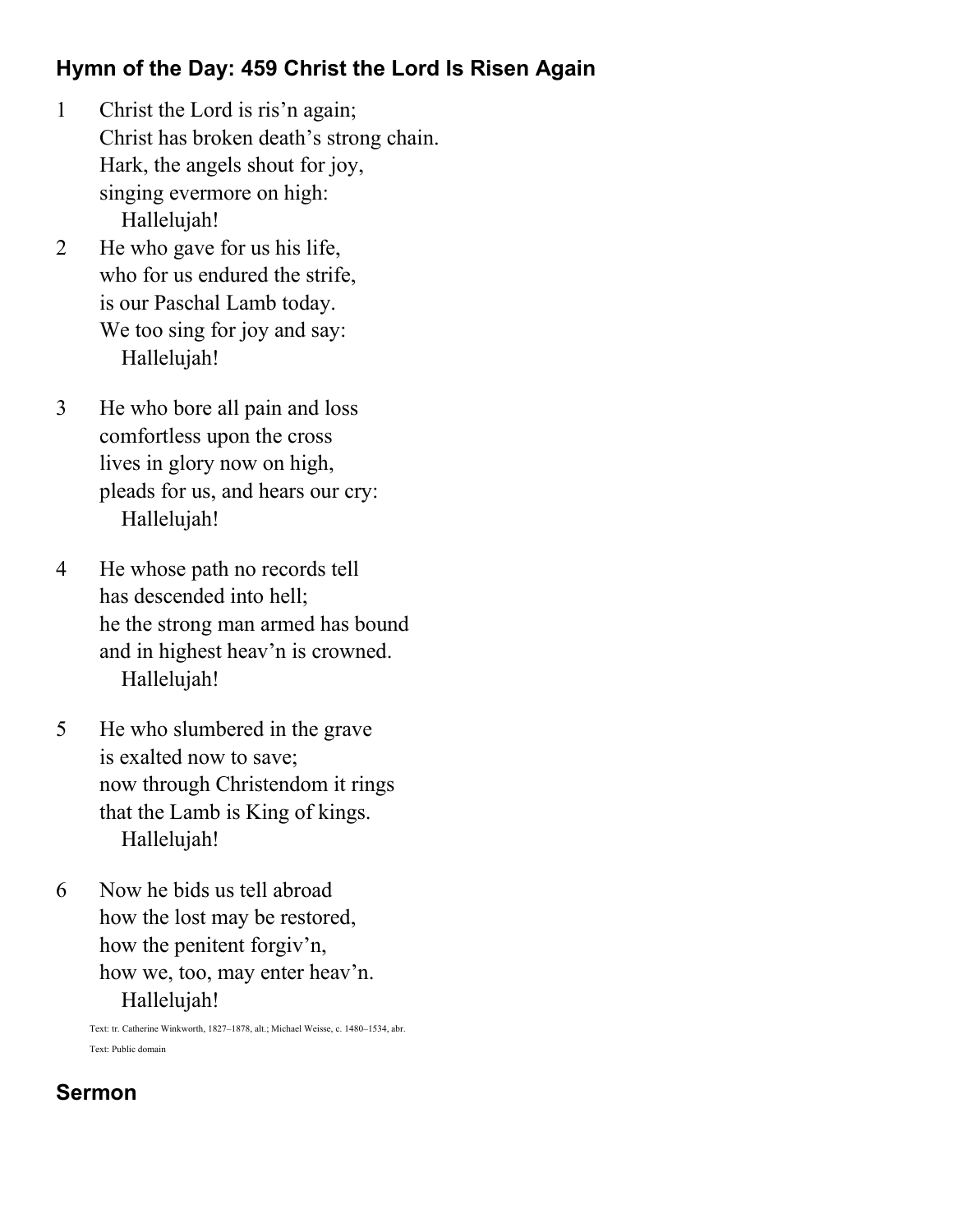#### **Nicene Creed**

We believe in one God, the Father, the Almighty, maker of heaven and earth, of all that is, seen and unseen.

We believe in one Lord, Jesus Christ, the only Son of God, eternally begotten of the Father, God from God, Light from Light, true God from true God, begotten, not made, of one being with the Father.

Through him all things were made. For us and for our salvation, he came down from heaven, was incarnate of the Holy Spirit and the virgin Mary, and became fully human. For our sake he was crucified under Pontius Pilate. He suffered death and was buried. On the third day he rose again in accordance with the Scriptures.

He ascended into heaven and is seated at the right hand of the Father. He will come again in glory to judge the living and the dead, and his kingdom will have no end.

We believe in the Holy Spirit, the Lord, the giver of life, who proceeds from the Father and the Son, who in unity with the Father and the Son is worshiped and glorified, who has spoken through the prophets. We believe in one holy Christian and apostolic Church. We acknowledge one baptism for the forgiveness of sins. We look for the resurrection of the dead and the life of the world to come. Amen.

## **Offering**

You can give your offerings from your smartphone with the new **Vanco Mobile** app, which can be downloaded for free at Google Play or the App Store. You can also give at [holytrinitylutheranwyoming.com](http://holytrinitylutheranwyoming.com/) by clicking the Offerings link at the top of the page. If you have any questions about any of these options, please contact Dave Vogel at [financialsecretary@holytrinity-wels.net](mailto:financialsecretary@holytrinity-wels.net) or 616-808-6320.



# **Offering Prayer**

# **Confirmation**

My dear young friends, when you were baptized, your gracious Lord forgave all your sins and covered you with the robe of Christ's righteousness. Through water and Word he created faith in your hearts and adopted you into the family of believers. As you matured and heard and studied the Scriptures, the Holy Spirit enlightened your minds and preserved you as children of God.

You have expressed the desire to confess the truths you believe before your Savior, your family and friends, and this congregation. You are ready to say with St. Paul, "I believed; therefore I have spoken." You have learned to examine your thoughts, words, and actions in the light of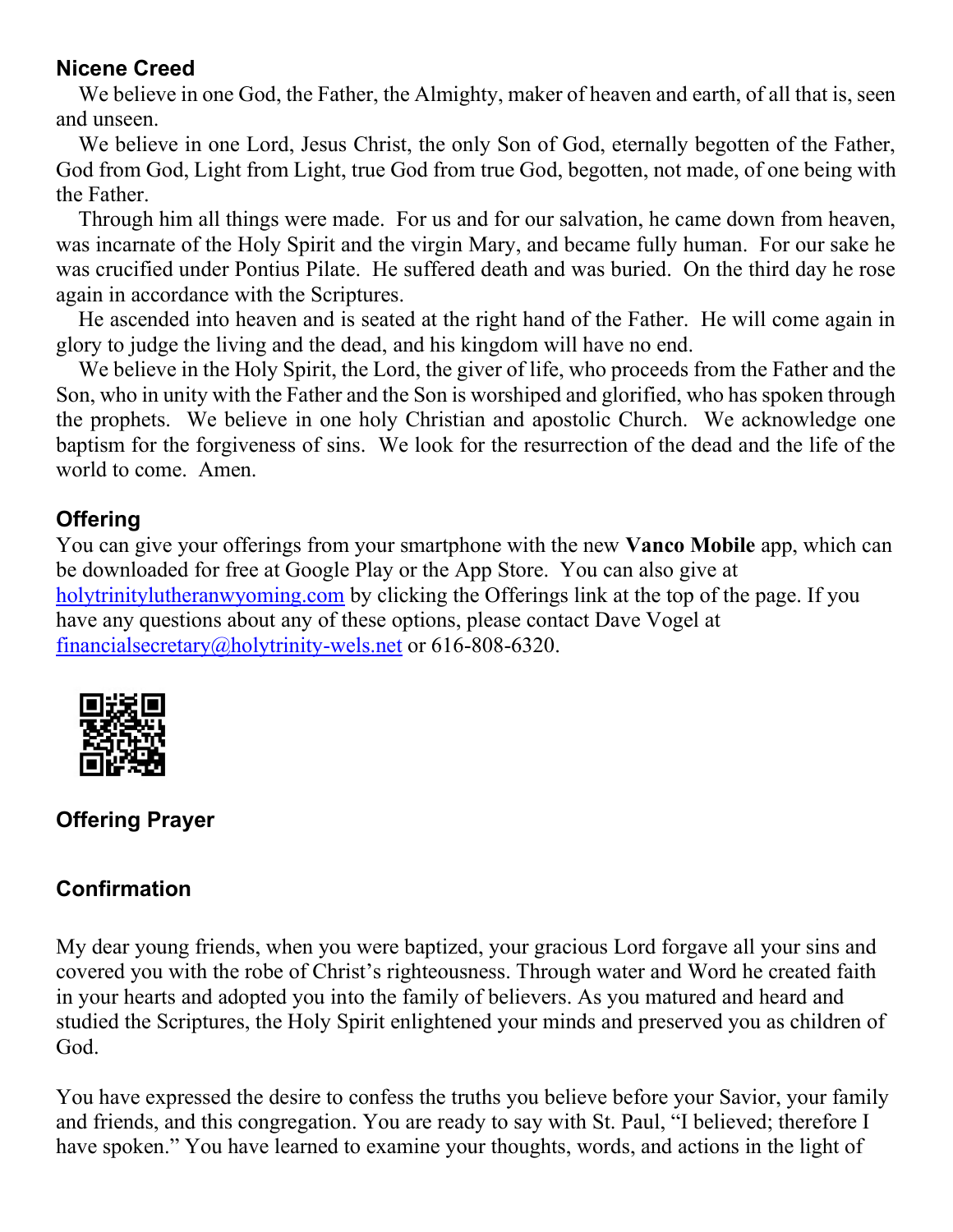God's law, and you have experienced the comfort of forgiveness in the Savior's gospel. With this preparation you are eager to receive the Savior's body and blood in the sacrament.

As we worship with you on this day, we are filled with joy as we see how the Lord has grown your faith and love. We are bringing our prayers to the Savior's throne of grace and imploring him to keep you faithful to him and his Word until you join us and all believers in the glories of heaven.

I now ask each of you:

Are you ready and willing to confess your faith before the triune God and those who are worshiping with you today? **I am.**

Do you believe in God the Father? **Yes, I believe in God, the Father Almighty, maker of heaven and earth.**

Do you believe in Jesus Christ, the Son of God?

**Yes, I believe in Jesus Christ, his only Son, our Lord, who was conceived by the Holy Spirit, born of the Virgin Mary, suffered under Pontius Pilate, was crucified, died, and was buried. He descended into hell. The third day he rose again from the dead. He ascended into heaven and is seated at the right hand of God the Father Almighty. From there he will come to judge the living and the dead.**

Do you believe in God the Holy Spirit?

**Yes, I believe in the Holy Spirit, the holy Christian Church, the communion of saints, the forgiveness of sins, the resurrection of the body, and the life everlasting. Amen.**

Do you reject the devil along with all his lies and empty promises? **I do reject him.**

Do you believe that all the books of the Bible are the inspired and inerrant Word of God? **I do.**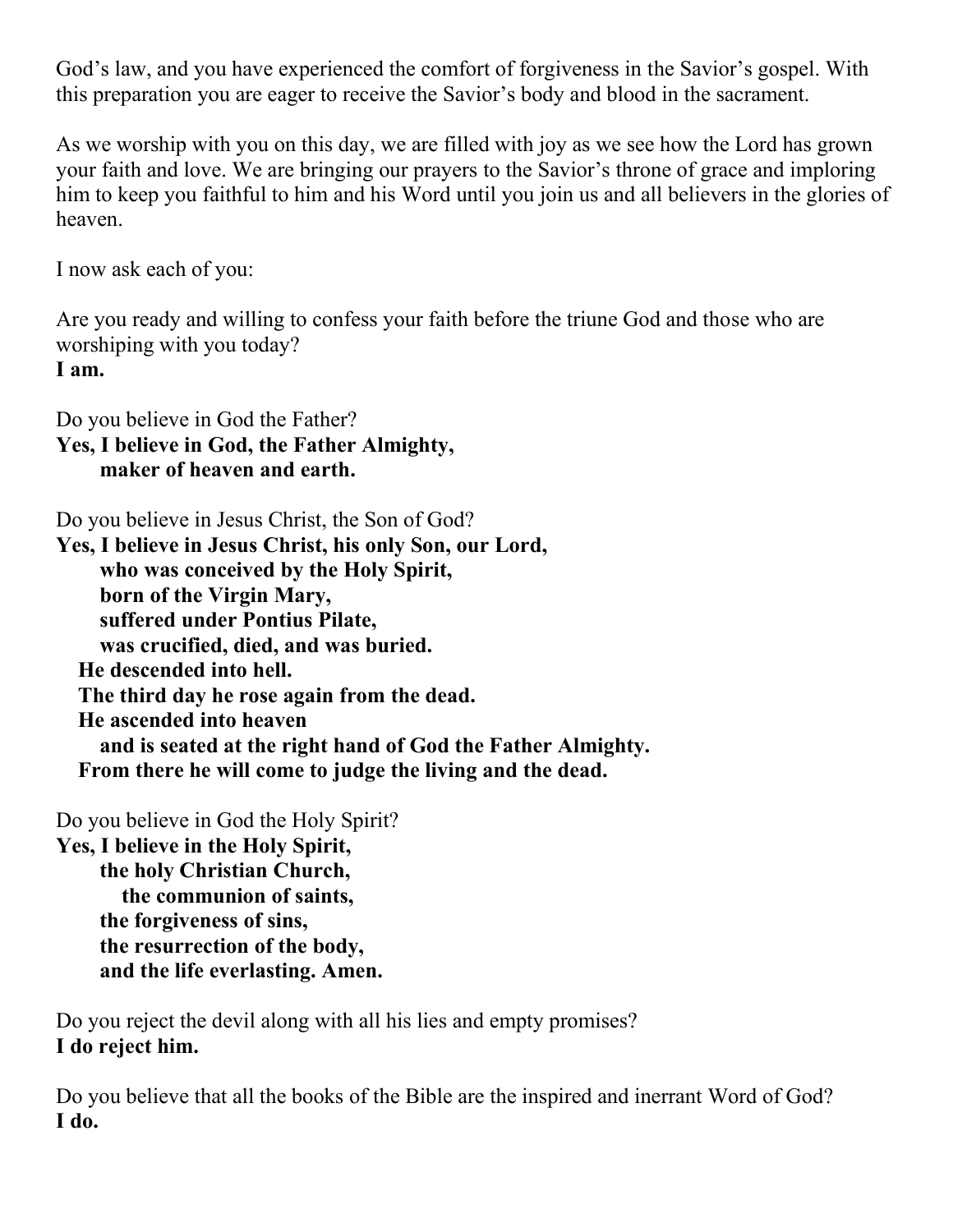Do you believe that the teachings of the Evangelical Lutheran Church, as you have learned to know them from Luther's Small Catechism, are faithful and true to the Word of God? **I do.**

Is it your sincere prayer and desire to remain faithful to your Lord Jesus and his Word all the days of your life?

# **Yes, and I ask God to help me.**

Is it your sincere prayer and desire to live a life that pleases God, to value his Word and sacraments, and to witness to your Savior wherever you go? **Yes, and I ask God to help me.**

Friends in Christ, the Word of God urges us to pray for one another and especially for the youth of the church. On this special day, it is fitting that we bring our prayers before God, firmly believing that he alone is able to strengthen us by the power of the Holy Spirit and keep us faithful to the Savior until we die. Let us pray.

Gracious Father, in Holy Baptism you created faith in the hearts of these young people and gave them a new birth as members of your family. Help them remember their baptisms every day and find comfort in your promise that you will never leave them or forsake them. Lord, in your mercy,

## **hear our prayer.**

Give them strength to put down and drown the sinful nature that lives within them so that each day their faith may triumph in their living and loving and in their words and actions. Lord, in your mercy,

## **hear our prayer.**

Lead them to see and believe that in the word of the gospel they find forgiveness for their sins and relief for their guilt. Use the remembrance of your commandments to drive them to the comfort of the gospel and then to guide them as they live for you and others. Lord, in your mercy,

## **hear our prayer.**

Protect them from Satan when he tempts them to be careless with your Word and sacrament, to make plans for this life and not for the life to come, or to find popular theories more appealing than your truth. Lord, in your mercy,

## **hear our prayer.**

Empower them by the gospel of your Son to live in their world with kindness, humility, and patience that others may see their good works and glorify their Father in heaven. Lord, in your mercy,

## **hear our prayer.**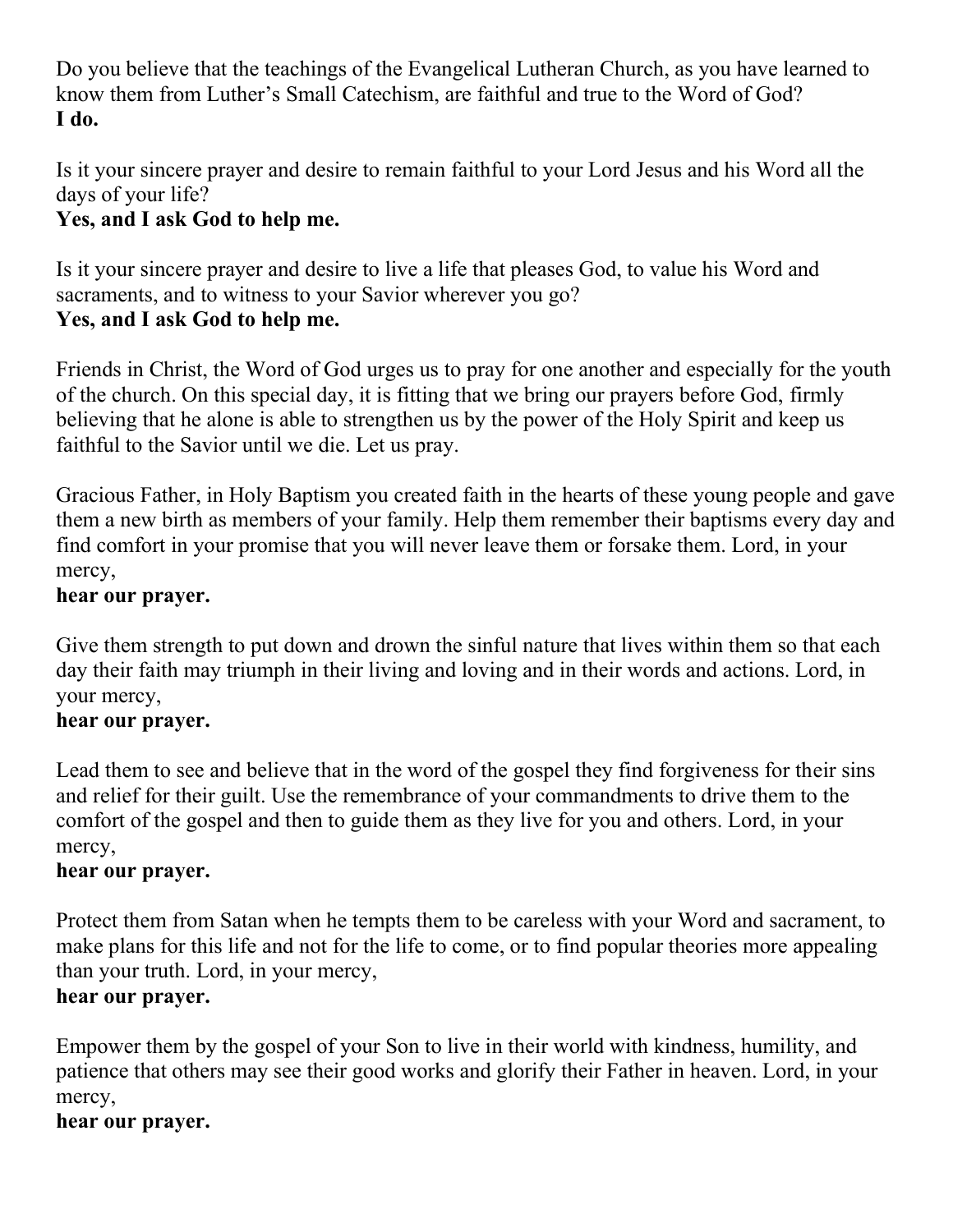Help us provide fitting examples of faithfulness to your Word and sacraments. Lead us to encourage and admonish them in wisdom and love even after they have left our homes and made new homes for themselves. Lord, in your mercy, **hear our prayer.**

When the end comes and we all stand before the judgment seat of Christ, have compassion on us despite our sins and accept us as eternal dwellers in your royal rooms, through the merits of Jesus our Savior, who became sin for us so that in him we might become the righteousness of God. Lord, in your mercy, **hear our prayer.**

#### **Lord's Prayer**

**Our Father in heaven, hallowed be your name, your kingdom come, your will be done on earth as in heaven. Give us today our daily bread. Forgive us our sins, as we forgive those who sin against us. Lead us not into temptation, but deliver us from evil. For the kingdom, the power, and the glory are yours now and forever. Amen.**

I now invite each of you to come forward to receive a blessing from the Lord and a word of encouragement from the Scriptures.

Gracyn Adele Mei Traub - God, the Father of our Lord Jesus Christ, give you his Holy Spirit, the Spirit of wisdom and knowledge, of grace and prayer, of power and strength, of sanctification and the fear of God.

Amber Rae Woolf - Our Lord Jesus Christ himself and God our Father, who loved us and by his grace gave us eternal encouragement and good hope, encourage your heart and strengthen you in every good deed and word.

The grace of our Lord Jesus Christ and the love of God and the fellowship of the Holy Spirit be with you all. **Amen.**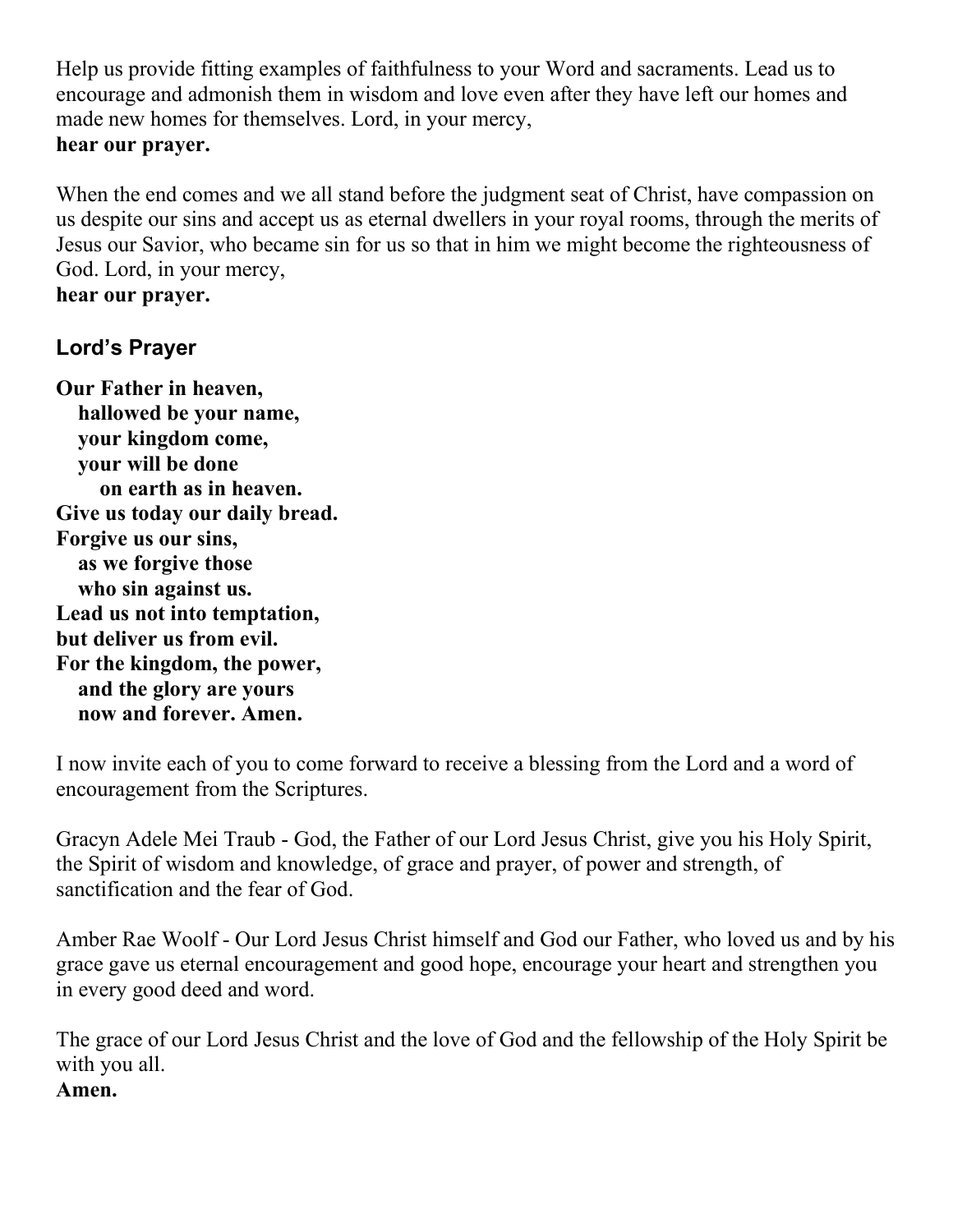# **The Sacrament**

P: The Lord be with you. **C:** ♬ **And also with you.**

P: Lift up your hearts.

# **C:** ♬ **We lift them up to the Lord.**

P: Let us give thanks to the Lord our God.

# **C:** ♬ **It is right to give him thanks and praise.**

P: Praise to the God and Father of our Lord Jesus Christ! In love he has blessed us with every spiritual blessing. When the time had fully come, he sent his Son, born of a woman, born under the law, to redeem those under the law, that we might receive the full rights of sons. Now have come the salvation and the power and the kingdom of our God and the authority of his Christ. To him who sits on the throne and to the Lamb be praise and thanks and honor and glory for ever and ever.

# ♬ **Holy, Holy, Holy**

Ho-ly, ho-ly, ho-ly is the Lord of hosts. The whole earth is full of your glo-ry.

You are my God, and I will ex-alt you. I will give you thanks, for you have be-come my sal-va-tion. Ho-ly, ho-ly, ho-ly is the Lord of hosts. The whole earth is full of your glo-ry.

# **Words of Institution**

P: Our Lord Jesus Christ, on the night he was betrayed, took bread; and when he had given thanks, he broke it and gave it to his disciples, saying "Take and eat; this is my body, which is given for you. Do this in remembrance of me."

Then he took the cup, gave thanks, and gave it to them, saying, "Drink from it all of you; this is my blood of the new covenant, which is poured out for you for the forgiveness of sins. Do this, whenever you drink it, in remembrance of me."

P: The peace of the Lord be with you always.

## **C:** ♬ **A-men.**

# ♬ **O Christ, Lamb of God**

O Christ, Lamb of God, you take a-way the sin of the world; have mer-cy on us.

O Christ, Lamb of God, you take a-way the sin of the world;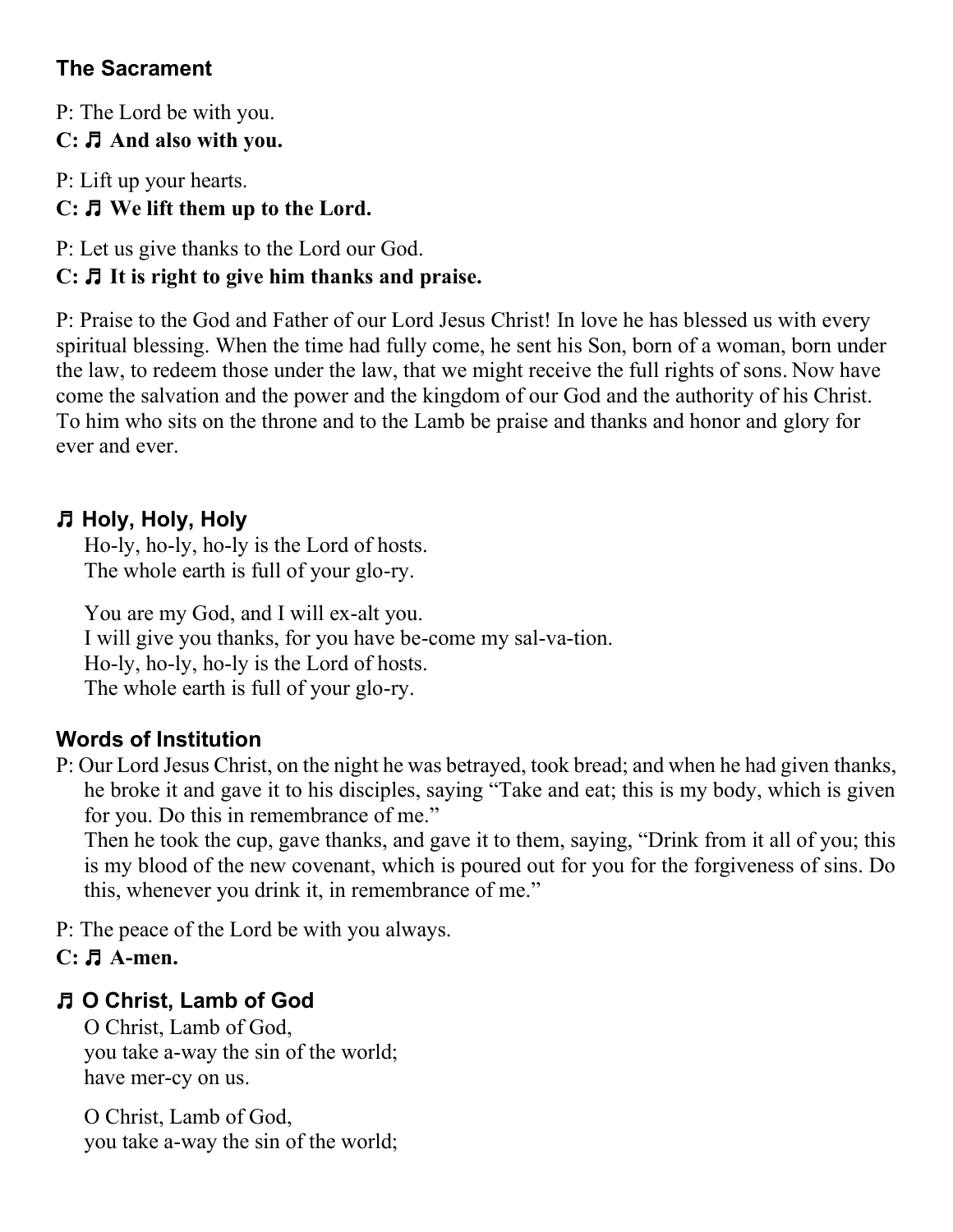have mer-cy on us. O Christ, Lamb of God, you take a-way the sin of the world; grant us your peace. A-men.

#### **Distribution Hymn: 704 Let Us Ever Walk with Jesus**

1 Let us ever walk with Jesus, follow his example pure, flee the world which would deceive us and to sin our souls allure. Ever in his footsteps treading, body here, yet soul above, full of faith and hope and love, let us do the Father's bidding. Faithful Lord, abide with me; Savior, lead; I follow thee.

2 Let us suffer here with Jesus, to his image e'er conform; heaven's glory soon will please us, sunshine follow on the storm. Though we sow in tears of sorrow, we shall reap in heav'nly joy, and the fears that now annoy shall be laughter on the morrow. Christ, I suffer here with thee; there, O share thy joy with me.

3 Let us also die with Jesus; his death from the second death, from our soul's destruction, frees us, quickens us with life's glad breath. Let us mortify, while living, flesh and blood and die to sin, and the grave that shuts us in shall but prove the gate to heaven. Jesus, here I die to thee, there to live eternally.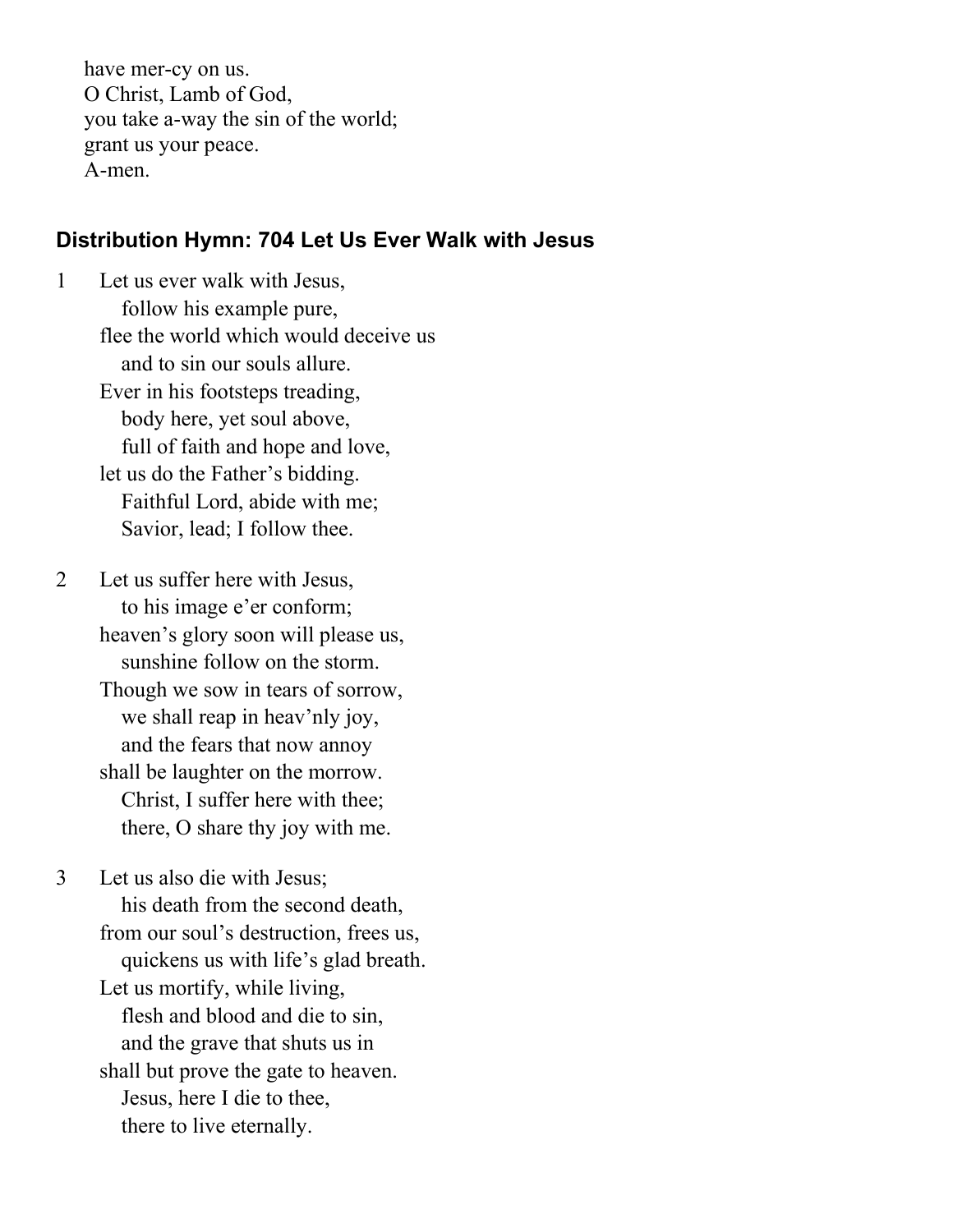4 Let us gladly live with Jesus; since he's risen from the dead, death and grave must soon release us. Jesus, thou art now our head. We are truly thine own members, where thou livest, there live we; take and own us constantly, faithful Friend, as thy dear brethren. Jesus, here I live to thee, also there eternally.

Text: tr. J. Adam Rimbach, 1871–1941, alt.; Sigmund von Birken, 1626–1681

#### **Thank the Lord**

Thank the Lord and sing his praise. Tell ev-'ry-one what he has done.

Let all who seek the Lord re-joice And proud-ly bear his name. He re-news his prom-is-es and leads his peo-ple forth in joy with shouts of thanks-giv-ing.

Al-le-lu-ia! Al-le-lu-ia!

#### **Prayer**

P: Hear the prayer of your people, O Lord, that the lips which have praised you here may glorify you in the world, that the eyes which have seen the coming of your Son may long for his coming again, and that all who have received in his true body and blood the pledge of your forgiveness may be restored to live a new and holy life, through Jesus Christ, our Lord, who lives and reigns with you and the Holy Spirit, one God, now and forever.

#### **C: A-men.**

#### **Blessing**

M: Brothers and sisters, go in peace. Live in harmony with one another. Serve the Lord with gladness.

The Lord bless you and keep you.

The Lord make his face shine on you and be gracious to you.

The Lord look on you with favor and give you peace.

#### **C: (sing) Amen. Amen. Amen.**